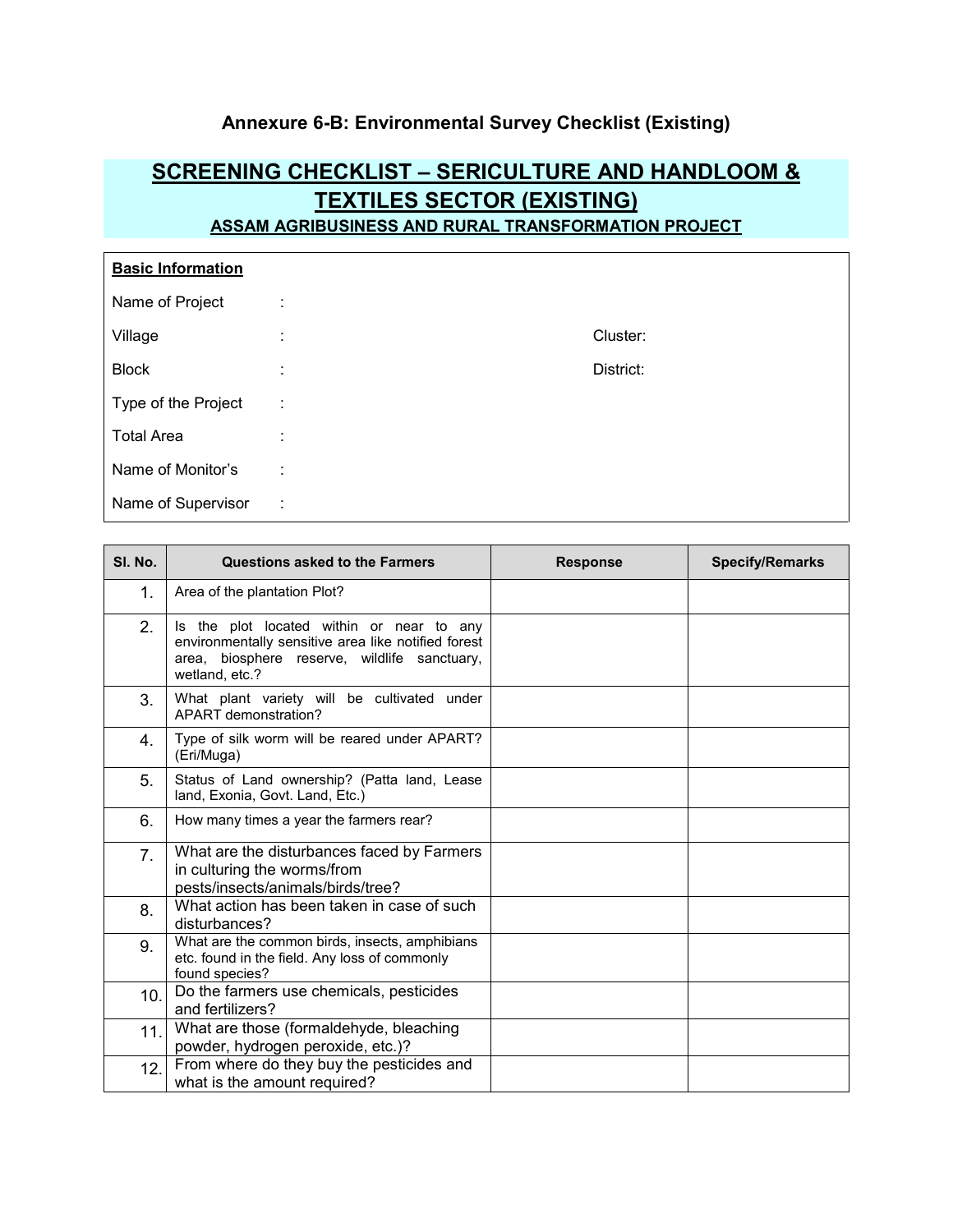| <u> SCREENING CHECKLIST – SERICULTURE AND HANDLOOM &amp;</u> |                                                                                                          |  |  |  |  |
|--------------------------------------------------------------|----------------------------------------------------------------------------------------------------------|--|--|--|--|
|                                                              | <b>TEXTILES SECTOR (EXISTING)</b>                                                                        |  |  |  |  |
|                                                              | ASSAM AGRIBUSINESS AND RURAL TRANSFORMATION PROJECT                                                      |  |  |  |  |
| 13.                                                          | Do the farmers have proper storage facility<br>for the chemicals?                                        |  |  |  |  |
| 14.                                                          | Do they use any Personal Protective<br>Equipment at the time of handling the<br>chemicals?               |  |  |  |  |
| 15.                                                          | When and what are the types of wastes<br>(both solid and liquid) generated during the<br>entire process? |  |  |  |  |
| 16.                                                          | What is the amount of waste generated in a<br>day?                                                       |  |  |  |  |
|                                                              | 17. Where the wastes are being disposed?                                                                 |  |  |  |  |
| 18.                                                          | What cleaning agents and disinfectants are<br>used by the farmers?                                       |  |  |  |  |
| 19.1                                                         | Do the farmers practice dyeing?                                                                          |  |  |  |  |
| 20.                                                          | What types of chemicals are used in<br>dyeing?                                                           |  |  |  |  |
| 21.                                                          | What is the source of energy used for<br>cocoon boiling? Were they able to meet the<br>requirement?      |  |  |  |  |
| 22.                                                          | From where do they collect it (in case of fire<br>woods)?                                                |  |  |  |  |
| 23.1                                                         | What is the source of water they use?                                                                    |  |  |  |  |
| 24.                                                          | What is the amount required daily and were<br>they able to meet the daily requirements?                  |  |  |  |  |
| 25.                                                          | Where the boiled water is disposed and<br>what is the amount disposed daily?                             |  |  |  |  |
| 26.                                                          | Do they follow the safety techniques like<br>wearing masks and gloves during the<br>process?             |  |  |  |  |
| 27.                                                          | Dimension of the rearing house?                                                                          |  |  |  |  |
| 28.                                                          | Does the processing house have proper<br>ventilation and high stack facility?                            |  |  |  |  |
| 29.                                                          | Are the farmers aware of their health and<br>what are the types of medical facilities<br>provided?       |  |  |  |  |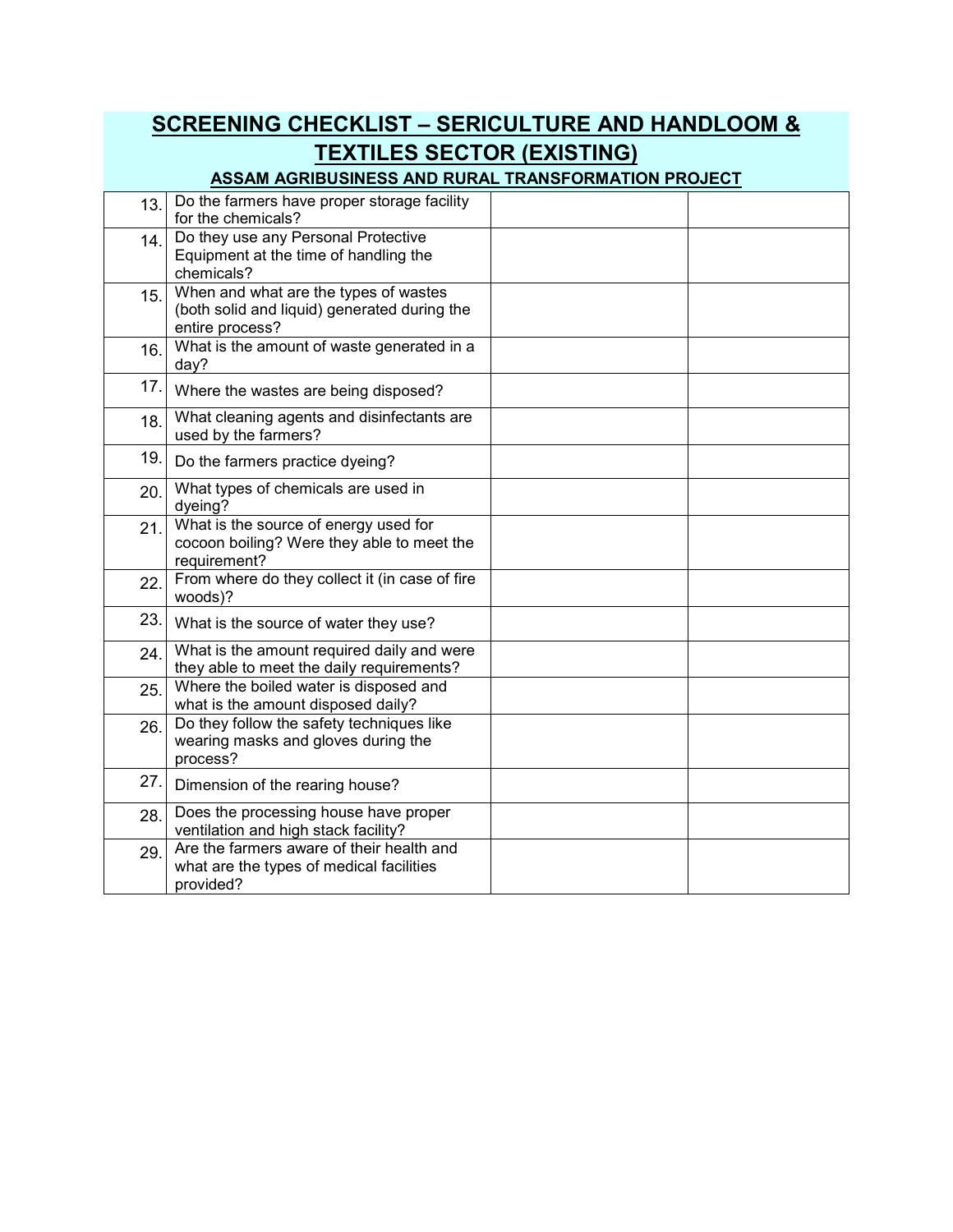## **ANNEXURE 7: ANTICIPATED ENVIRONMENTAL IMPACTS AND MITIGATION MEASURES (BY PROJECT SECTORS)**

| SI.<br>No. | <b>Project Stage</b>                                | <b>Project Activity</b>                                                                                               | <b>Environmental /</b><br><b>Operational Impacts</b>                                                                                                                                                                                                                                                                                                                                                                                                                     | <b>Mitigation Measures</b>                                                                                                                                                                                                                                                                                                                                                                                                                                                                                                                                                                                                                                                                                                                                                                                                                                                                                                                                                                                                                                                                                                                                 |
|------------|-----------------------------------------------------|-----------------------------------------------------------------------------------------------------------------------|--------------------------------------------------------------------------------------------------------------------------------------------------------------------------------------------------------------------------------------------------------------------------------------------------------------------------------------------------------------------------------------------------------------------------------------------------------------------------|------------------------------------------------------------------------------------------------------------------------------------------------------------------------------------------------------------------------------------------------------------------------------------------------------------------------------------------------------------------------------------------------------------------------------------------------------------------------------------------------------------------------------------------------------------------------------------------------------------------------------------------------------------------------------------------------------------------------------------------------------------------------------------------------------------------------------------------------------------------------------------------------------------------------------------------------------------------------------------------------------------------------------------------------------------------------------------------------------------------------------------------------------------|
| 1.         | Pre-<br><b>Construction</b><br><b>Stage Impacts</b> | Land<br>$\bullet$<br>requirement<br>Land filling<br>Establishment<br>of<br>Village<br>Grazing<br>Reserve<br>$(VGR)$ . | Permanent/<br>temporary<br>$\bullet$<br>loss of agricultural land<br>and other assets at the<br>project<br>site<br>its<br>and<br>influence area<br>Impact to the local ecology<br>$\bullet$<br>(flora and fauna)<br>Change in landuse pattern<br>$\bullet$                                                                                                                                                                                                               | Provision of compensation for the<br>affected people (PAP's) as per<br>the proposed Entitlement Matrix.<br>In the worst case, there should<br>be a provision for Resettlement<br>and Rehabilitation (R&R)<br>Use of participatory methods to<br>$\bullet$<br>affected<br>include<br>people<br>in.<br>decision making process.<br>Compensatory<br>measures<br>for<br>restoring the affected flora and<br>fauna should be explored.<br>Provision should be made as per<br>existing landuse policies,<br>the<br>laws and land rights                                                                                                                                                                                                                                                                                                                                                                                                                                                                                                                                                                                                                          |
| 2.         | <b>Construction</b><br><b>Stage Impacts</b>         | Upgradation of<br>$\bullet$<br>roads<br>and<br>culverts.                                                              | Generation of noise from<br>construction machineries.<br>Air pollution (dust and<br>$\bullet$<br>emission) resulting<br>from<br>movement<br>οf<br>the<br>construction vehicles and<br>from the construction site.<br>Surface water quality may<br>get deteriorated due to the<br>runoff<br>from<br>the<br>construction site<br>Degradation of soil quality.<br>$\bullet$<br>Loss of Top soil<br>$\bullet$<br>Transportation<br>οf<br>$\bullet$<br>construction materials | Construction machineries should<br>$\bullet$<br>be fitted with acoustic proof to<br>reduce noise levels.<br>Construction activities should be<br>$\bullet$<br>avoided<br>environmental<br>near<br>sensitive areas.<br>activities<br>Construction<br>which<br>$\bullet$<br>causes high noise levels should<br>be performed during the day time<br>Application<br>of water<br>sprays<br>should be carried out to reduce<br>dust emission<br>All the vehicles must have valid<br>PUC certificates at all the time<br>during construction phase of the<br>project<br>Wastewater that is generated<br>from site activities should be<br>collected in settlement tanks /<br>soak pit and should be disposed<br>according<br>to<br>environmental<br><b>CPCB</b><br>regulations<br>(as<br>per<br>discharge<br>wastewater<br>standards).<br>No burning of materials should<br>$\bullet$<br>be carried out on site.<br>• Proper handling and care should<br>be taken of the wastes that are<br>generated at the site to avoid run<br>off.<br>Top soil should be preserved and<br>$\bullet$<br>shall<br>be<br>reused<br>for<br>it.<br>landscaping/ horticulture etc., |

## **Sericulture, Handloom and Textile Sector**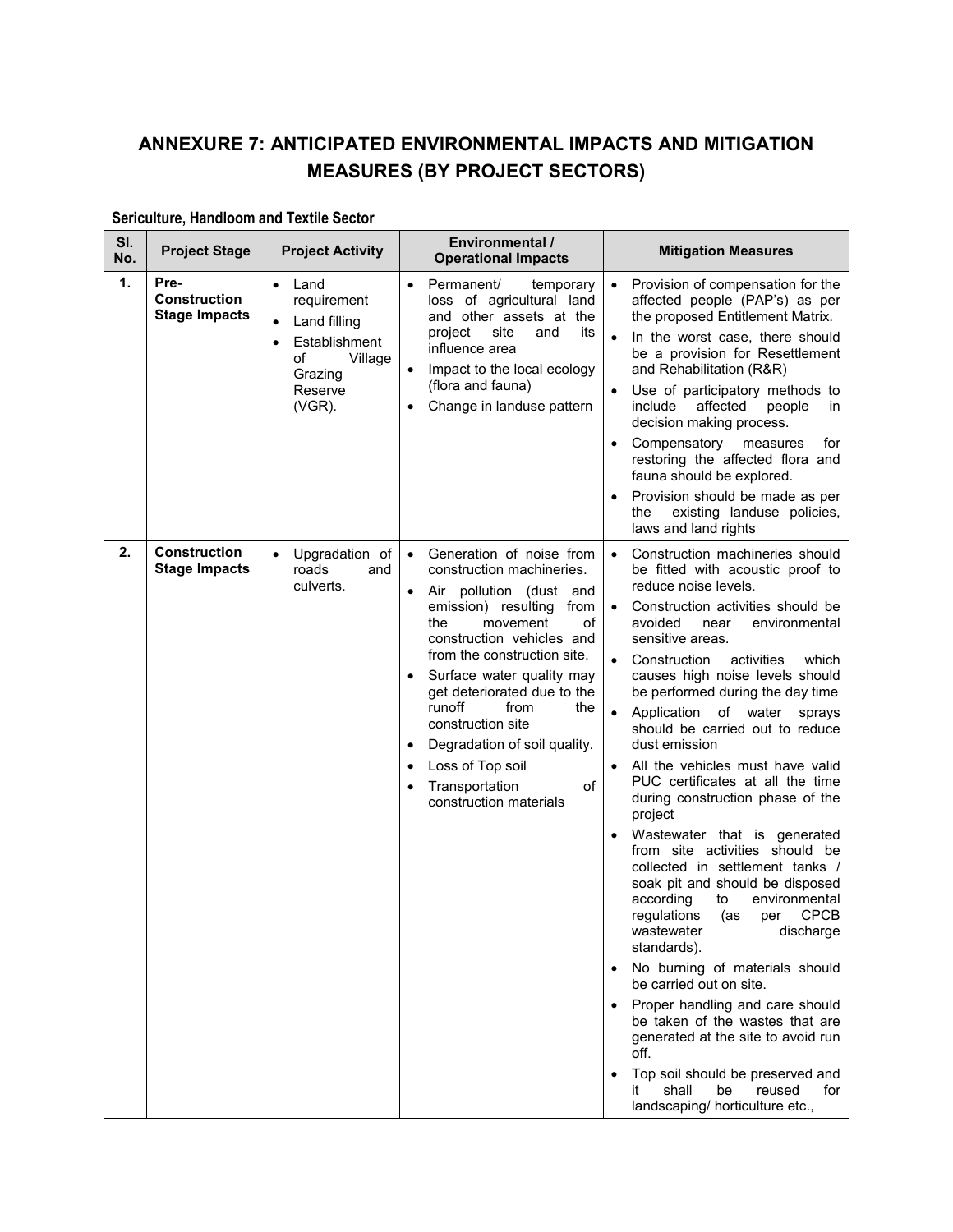| SI.<br>No. | <b>Project Stage</b>                    | <b>Project Activity</b>                                                                            | <b>Environmental /</b><br><b>Operational Impacts</b>                                                                                                                     | <b>Mitigation Measures</b>                                                                                                                                                    |
|------------|-----------------------------------------|----------------------------------------------------------------------------------------------------|--------------------------------------------------------------------------------------------------------------------------------------------------------------------------|-------------------------------------------------------------------------------------------------------------------------------------------------------------------------------|
|            |                                         |                                                                                                    |                                                                                                                                                                          | The contractor should obtain the<br>$\bullet$<br>construction material only from<br>approved quarries / sites.                                                                |
|            |                                         |                                                                                                    |                                                                                                                                                                          | All<br>vehicles<br>transporting<br>construction material shall be<br>covered with Tarpaulin to avoid<br>fugitive dust during transportation                                   |
|            |                                         | Construction of<br>$\bullet$<br>Community Jali<br>House,<br>Community<br>Resting House,<br>Well-   | Generation of construction<br>demolition<br>and<br>wastes<br>like,<br>metal<br>scrapers,<br>bricks, cement, stones etc.<br>Generation of excavated<br>$\bullet$<br>soils | Reusing and recycling of the<br>wastes are to be adopted for<br>other than hazardous<br>those<br>wastes which will be removed<br>and<br>managed<br>licensed<br>by<br>vendors. |
|            |                                         | acquainted<br>Grainage<br>House,<br>Mounting cum<br>Cocoon House<br>Reshom<br>and                  | Habitat modification.<br>Transportation<br>οf<br>$\bullet$<br>construction materials                                                                                     | For wastes which could not be<br>reused or recycled, a reputable<br>collector should be employed by<br>the Contractor to remove this<br>waste to landfill.                    |
|            |                                         | Huts.                                                                                              |                                                                                                                                                                          | Construction spoils<br>shall<br>be<br>reused to the extent possible as<br>a filling material/ construction<br>purposes.                                                       |
|            |                                         |                                                                                                    |                                                                                                                                                                          | Implementation of Solid Waste<br>Management Plan/Practice.                                                                                                                    |
|            |                                         |                                                                                                    |                                                                                                                                                                          | The contractor should obtain the<br>construction material only from<br>approved quarries / sites.                                                                             |
|            |                                         |                                                                                                    |                                                                                                                                                                          | All<br>vehicles<br>transporting<br>٠<br>construction material shall be<br>covered with Tarpaulin to avoid<br>fugitive dust during transportation                              |
|            |                                         | Engagement of<br>$\bullet$<br>labours<br>for<br>construction<br>purpose<br>and<br>their settlement | Waste generation from<br>labour camp.<br>Exploitation of land and<br>water resources.                                                                                    | Proper<br>toilets<br>and<br>waste<br>disposal<br>should<br>areas<br>be<br>provided to the labours residing<br>at the site.                                                    |
|            |                                         | (construction<br>labour camps)                                                                     | Modification of land for<br>their establishment.                                                                                                                         | Water<br>for<br>drinking<br>and<br>sanitation purposes should be<br>supplied in order to reduce<br>exploitation of water resources.                                           |
|            |                                         |                                                                                                    |                                                                                                                                                                          | Uncultivable<br>$\frac{1}{2}$<br>barren<br>land<br>should be used as temporary<br>settlement (construction labour<br>camps) for the labours.                                  |
| 3.         | <b>Operation</b><br><b>Stage Impact</b> | Indigenous<br>$\bullet$<br>species                                                                 | Selection<br>of<br>silkworm<br>$\bullet$<br>species that cannot adapt<br>local<br>climatic<br>the<br>to                                                                  | Suitable silkworm species should<br>be selected with respect to the<br>climate adaptability.                                                                                  |
|            | <b>Production</b><br><b>Enhancement</b> |                                                                                                    | conditions<br>will<br>lead<br>to<br>economical loss or will<br>result in low productivity.                                                                               | Indigenous species should be<br>promoted<br>by Seed<br>provider<br>centers                                                                                                    |
|            |                                         |                                                                                                    |                                                                                                                                                                          | Promoting<br>interaction<br>with<br>$\bullet$<br>technician of seed provider would<br>be helpful to make a suitable<br>choice as per climate and season                       |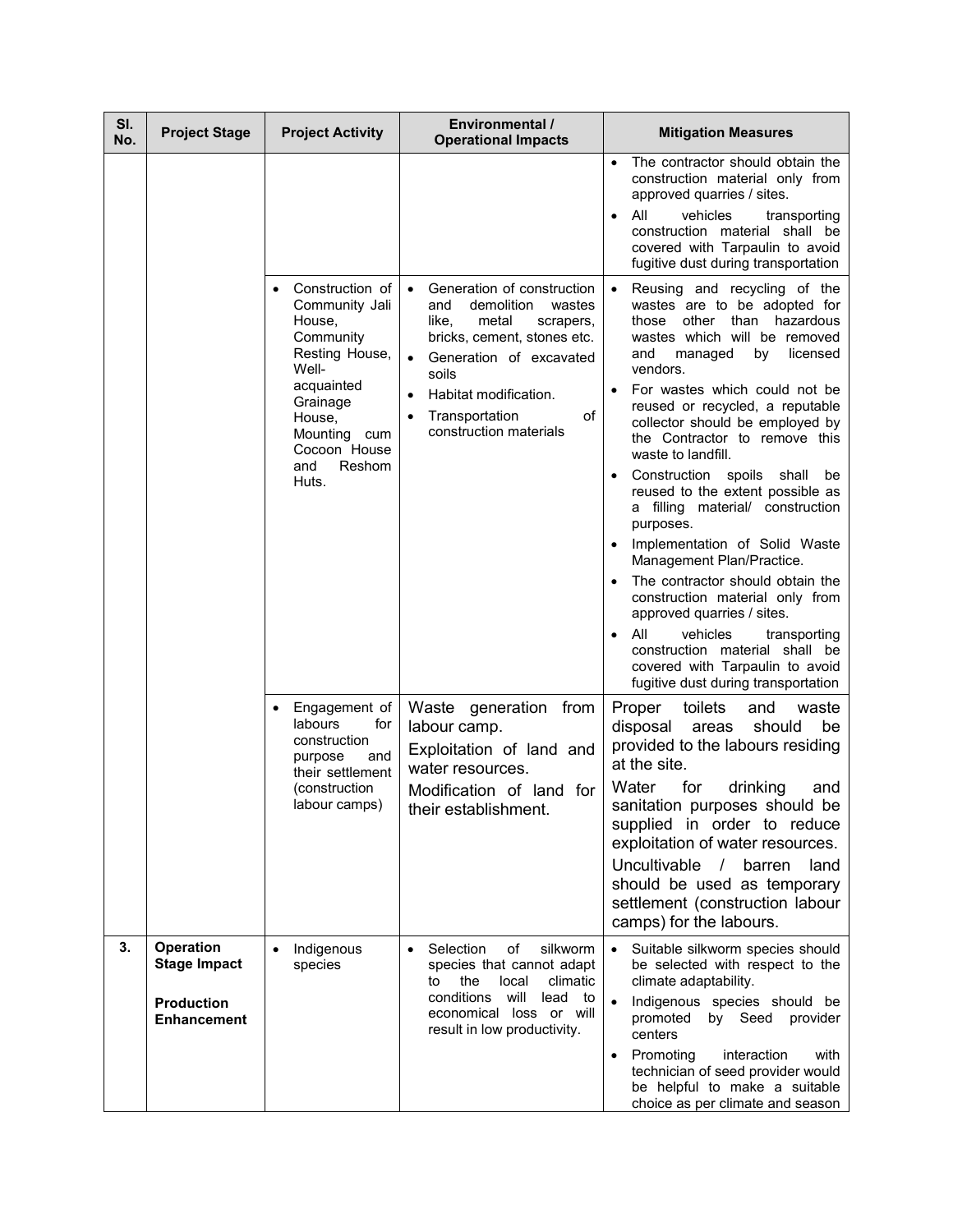| SI.<br>No. | <b>Project Stage</b> | <b>Project Activity</b>                                               | Environmental /<br><b>Operational Impacts</b>                                                                                                                                                                                                                                                                                                      | <b>Mitigation Measures</b>                                                                                                                                                                                                                                                                                                                                                                                            |
|------------|----------------------|-----------------------------------------------------------------------|----------------------------------------------------------------------------------------------------------------------------------------------------------------------------------------------------------------------------------------------------------------------------------------------------------------------------------------------------|-----------------------------------------------------------------------------------------------------------------------------------------------------------------------------------------------------------------------------------------------------------------------------------------------------------------------------------------------------------------------------------------------------------------------|
|            |                      |                                                                       |                                                                                                                                                                                                                                                                                                                                                    | requirement.<br>Provide<br>awareness<br>the<br>to<br>farmers about the importance of<br>climate adaptability benefits of<br>ingenious silkworm species                                                                                                                                                                                                                                                                |
|            |                      | Use<br>of<br>$\bullet$<br>chemical<br>fertilizer<br>and<br>pesticides | Use of Chemicals/fertilizer<br>$\bullet$<br>disinfectant<br>a<br>for<br>as<br>destroying<br>shall<br>pests<br>have impact on the quality<br>of the silk and also it has<br>indirect impact<br>on the<br>health<br>farmers<br>over a<br>period of time                                                                                              | Use of pesticide on mulberry tree<br>to protect it from other pests<br>should be used in limits as per<br>technical guidance<br>Proper monitoring<br>should be<br>carried out to maintain the proper<br>use of chemicals.<br>Unlicensed shop dealing with the<br>$\bullet$<br>fertilizers,<br>pesticides<br>and<br>chemicals should be banned.                                                                        |
|            |                      | Problem due to<br>the birds and<br>animals                            | Problem from animals and<br>$\bullet$<br>birds in the farming areas<br>(In case of Muga silk<br>worms some insect eating<br>birds often target the silk<br>their<br>worms<br>as<br>prey.<br>damage the<br>Monkeys<br>feed plant cultivated by the<br>farmers)                                                                                      | The entire feed plant should be<br>covered with mosquito net to<br>prevent insect eating birds and to<br>protect the feed plant from<br>animals like monkeys and other<br>night dwellers                                                                                                                                                                                                                              |
|            |                      | Maintaining<br>$\bullet$<br>hygienic<br>conditions.                   | of Sericulture<br>Adoption<br>$\bullet$<br>techniques<br>inside<br>the<br>farmer's house leads to<br>allergic diseases to both<br>adults and children.<br>Unhygienic conditions also<br>$\bullet$<br>lead to contamination of<br>microbes to the pupa and<br>silk worms.                                                                           | Proper training on precaution<br>measures to be practiced during<br>sericulture farming should be<br>provided.<br>The culture area should be kept<br>away from the common living<br>area and it should be away from<br>children.                                                                                                                                                                                      |
|            |                      | Rearing<br>and<br>οf<br>boiling<br>cocoons.                           | Skin infections due to<br>$\bullet$<br>boiling and handling of the<br>worms.<br>Exposure to biological and<br>microbiological agents.<br>Asthma,<br>cough,<br>lung<br>٠<br>infections.                                                                                                                                                             | Use<br>of<br>personal<br>protective<br>$\bullet$<br>equipment like gloves, googles,<br>masks, boots, earplugs.<br>Medical checkup after a certain<br>interval of time.                                                                                                                                                                                                                                                |
|            |                      | Waste disposal                                                        | Disposal of waste water<br>$\bullet$<br>generated after boiling of<br>cocoons is a common<br>problem.<br>Wastewater<br>containing<br>٠<br>chemicals<br>dyes<br>and<br>detergents are harmful to<br>the aquatic and terrestrial<br>environment,<br>when<br>disposed in the ponds/<br>waterbodies<br>nearby<br>or<br>areas<br>Depletion of DO in the | Awareness program should be<br>conducted to the farmers for<br>managing solid waste and waste<br>water.<br>Awareness must be provided to<br>farmers as not to dispose/ drain<br>the waste water in the nearby<br>areas.<br>• Promoting the use of pupae which<br>is left over after reeling (it is rich in<br>protein) as poultry and fish food.<br>• Proper<br>waste<br>management<br>techniques should be followed. |